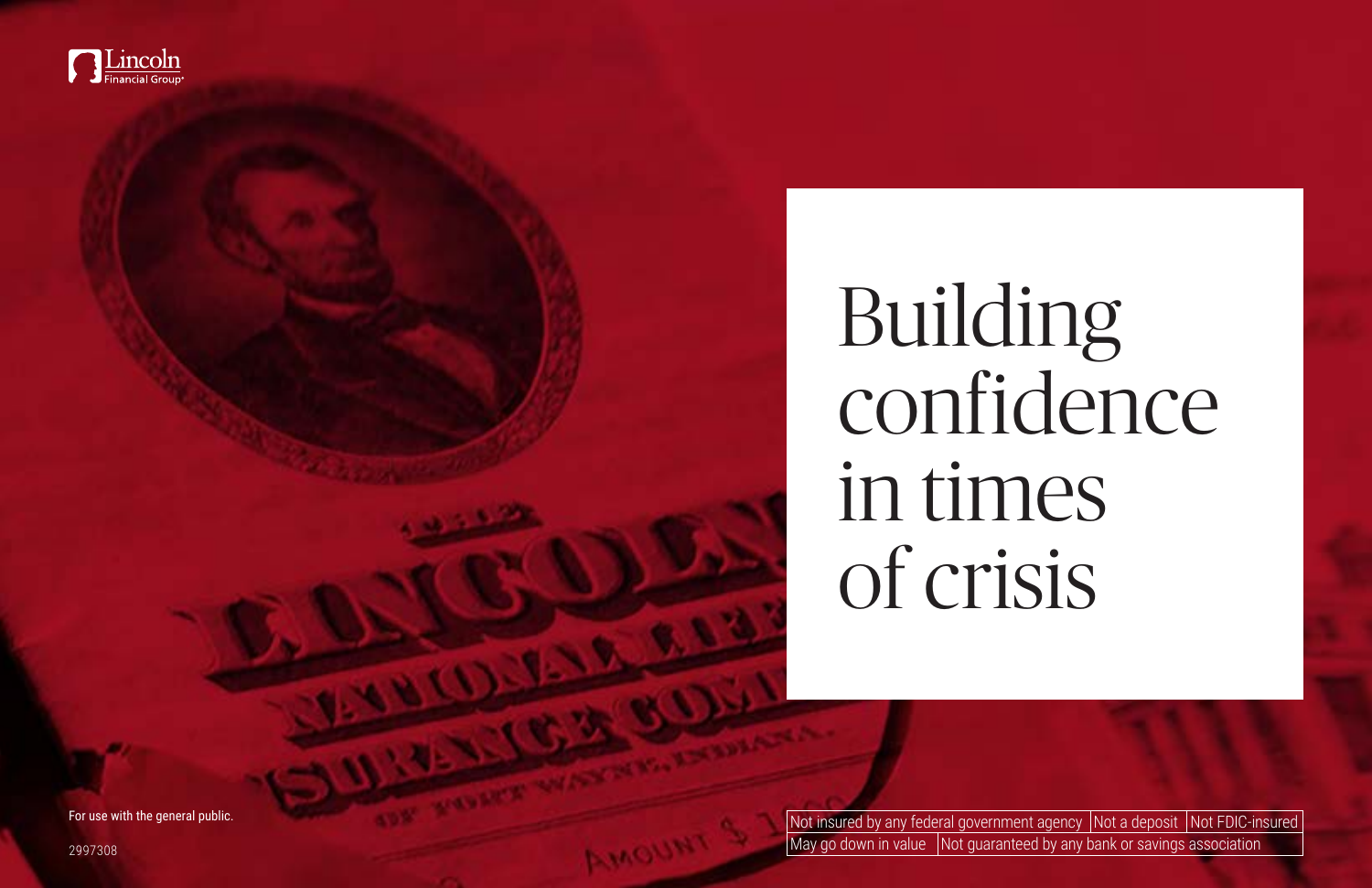# A tradition of strength

### 115 years and counting

In a world that is rapidly changing around us, embracing confidence — and lessons learned from past experience — has never been more important.

Named for one of our nation's greatest leaders and founded on the ideals of dependability, honesty and integrity, Lincoln has spent more than a century delivering on our promises and enriching the lives of our customers.

We live by these values and these outcomes. We take action, and it shows. And every day, we renew our commitment to inspiring confidence in your financial future.

### More than words … action

The past has the power to make us better. We navigated and learned from the last financial crisis by taking informed, strategic actions that positioned us to manage future challenges. You can see that dedication, and the results, over time.

- 
- 
- *Forbes,* "Just 100," #1 Insurance Company for Customers 2019 *Fortune* 500 Top Companies in America **2019 Dow Jones Sustainability Index North America Award**

|                   | <b>The Lincoln National Life</b><br><b>Insurance Company</b> | <b>Lincoln Life &amp; Annuity</b><br><b>Company of New York</b> |
|-------------------|--------------------------------------------------------------|-----------------------------------------------------------------|
| A.M. Best         | A+ (2nd highest of 16)                                       | $A+$ (2nd highest of 16)                                        |
| Fitch             | A+ (5th highest of 19)                                       | A+ (5th highest of 19)                                          |
| Moody's           | A1 (5th highest of 21)                                       | A1 (5th highest of 21)                                          |
| Standard & Poor's | $AA - (4th highest of 21)$                                   | AA- (4th highest of 21)                                         |

What does all of this mean for you? It means you can feel

## confident that Lincoln is strong at a time when strength matters.

| <b>Capital and balance sheet evolution</b> | 2008   | 2019   |  |
|--------------------------------------------|--------|--------|--|
| Assets under management                    | \$178B | \$275B |  |
| Statutory capital                          | \$5.1B | \$9.7B |  |
| Below investment-grade assets              | 6.1%   | 3.7%   |  |

## Commitment and confidence recognized

## "Commitment is what transforms a promise into a reality."

## Financial strength ratings<sup>1</sup>

—Abraham Lincoln

Source: Lincoln Financial Group Investor Presentation, February 12, 2020. Data as of December 31, 2019.

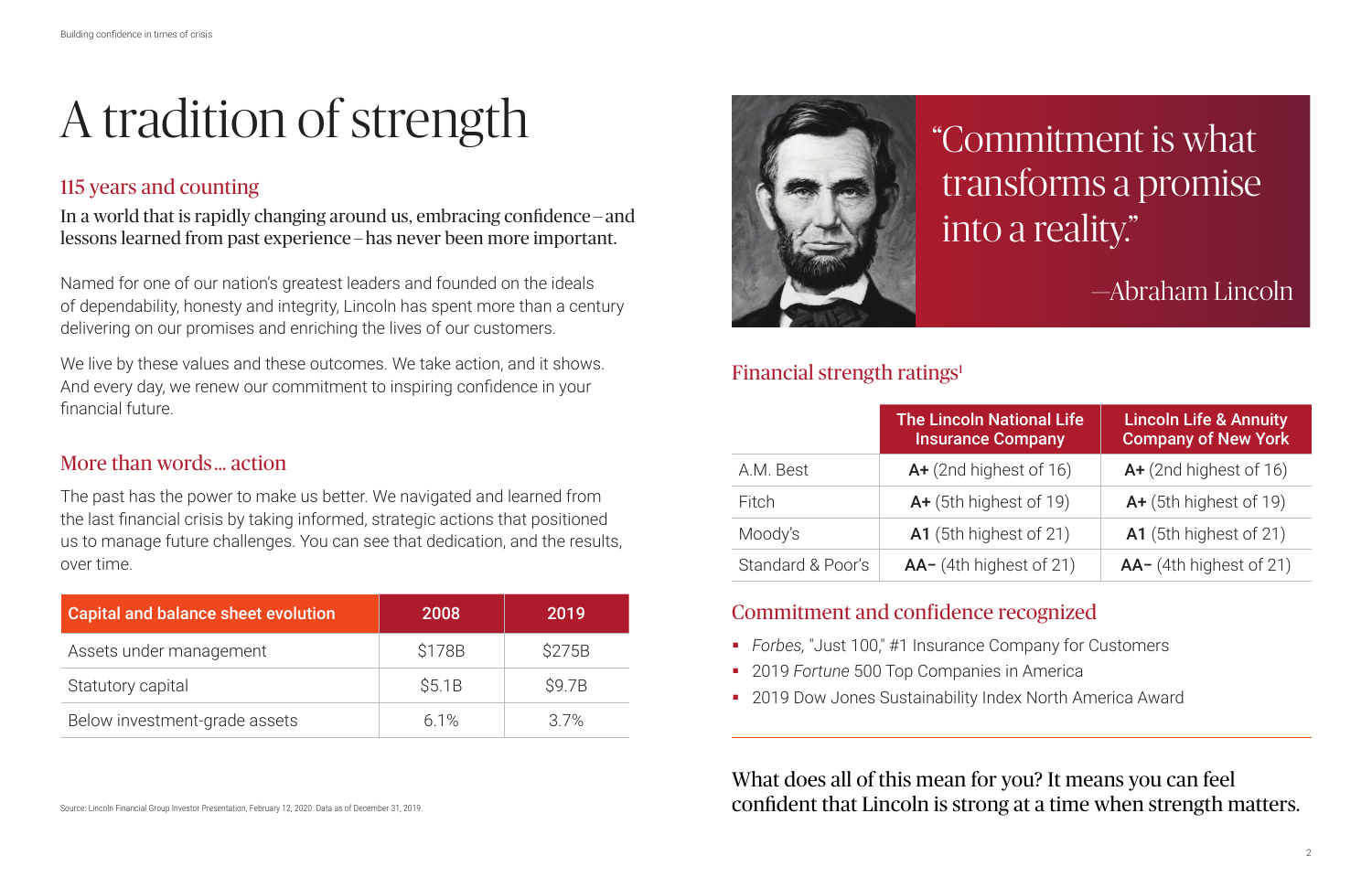# Overcoming adversity

We've seen a lot since our founding in 1905 and learned this: There will always be challenges to overcome, but it's critical to stand tall along the way. And that's what we do.

| <b>Event</b>                                       | <b>Date</b> |
|----------------------------------------------------|-------------|
| $\mathbb{R}^n$<br>World War I                      | 1914        |
| Spanish Influenza                                  | 1918        |
| Crash of 1929<br>$\mathbb{R}^2$                    | 1929        |
| $\mathcal{L}_{\mathcal{A}}$<br>1937 Fed Tightening | 1937        |
| $\mathcal{L}_{\mathcal{A}}$<br>Post-WWII Crash     | 1946        |
| $\mathcal{L}_{\text{max}}$<br>Eisenhower Recession | 1956        |
| $\mathcal{O}(\mathbb{R})$<br>Flash Crash of 1962   | 1962        |
| $\mathbb{R}^2$<br>1966 Financial Crisis            | 1966        |
| $\mathbb{R}^3$<br>Tech Crash 1970                  | 1970        |
| $\mathcal{L}_{\mathcal{A}}$<br>Stagflation         | 1973        |
| $\mathcal{L}_{\mathcal{A}}$<br>Volcker Tightening  | 1980        |
| $\mathbb{R}^2$<br><b>HIV/AIDS</b>                  | 1981        |
| 1987 Crash                                         | 1987        |
| $\mathcal{L}_{\mathcal{A}}$<br>Pneumonic Plaque    | 1994        |
| T.<br><b>Tech Bubble</b>                           | 2000        |
| <b>SARS</b>                                        | 2003        |
| $\mathcal{L}^{\text{max}}$<br>Avian (Bird) Flu     | 2006        |
| Dengue Fever                                       | 2006        |
| $\mathbb{R}^n$<br><b>Global Financial Crisis</b>   | 2008        |
| T.<br>Swine Flu (H1N1)                             | 2009        |
| Cholera                                            | 2010        |
| <b>MERS</b>                                        | 2013        |
| Ebola                                              | 2014        |
| <b>Measles</b>                                     | 2014        |
| Zika                                               | 2016        |
| <b>Measles</b>                                     | 2019        |

| <b>Market event</b>            | <b>Market</b><br>peak | <b>Bear</b><br>return | <b>Duration</b><br>(months) | <b>Next bull</b><br>market<br>return | <b>Duration</b><br>(months) |
|--------------------------------|-----------------------|-----------------------|-----------------------------|--------------------------------------|-----------------------------|
| Crash of 1929                  | Sept.-'29             | $-86%$                | 32                          | 129%                                 | 23                          |
| 1937 Fed Tightening            | Mar.-'37              | $-60%$                | 61                          | 158%                                 | 49                          |
| Post-WWII Crash                | May-'46               | $-30%$                | 36                          | 267%                                 | 85                          |
| <b>Eisenhower Recession</b>    | Aug.-'56              | $-22%$                | 14                          | 39%                                  | 13                          |
| Flash Crash of 1962            | Dec.-'61              | $-28%$                | 6                           | 76%                                  | 39                          |
| 1966 Financial Crisis          | Feb.-'66              | $-22%$                | 7                           | 48%                                  | 25                          |
| Tech Crash 1970                | Nov.-'68              | $-36%$                | 17                          | 74%                                  | 31                          |
| Stagflation                    | Jan.-'73              | $-48%$                | 20                          | 62%                                  | 32                          |
| <b>Volcker Tightening</b>      | Nov.-'80              | $-27%$                | 20                          | 229%                                 | 60                          |
| 1987 Crash                     | Aug.-'87              | $-34%$                | 3                           | 417%                                 | 113                         |
| <b>Tech Bubble</b>             | Mar.-'00              | $-49%$                | 30                          | 101%                                 | 60                          |
| <b>Global Financial Crisis</b> | $Oct.-'07$            | $-57%$                | 17                          | 326%                                 | 132                         |
| Average                        |                       | $-42%$                | 22                          | 161%                                 | 55                          |

"J.P. Morgan Guide to the Markets®," March 10, 2020. First Trust, "Epidemics and Stock Market Performance Since 1980<sup>"</sup> 2020

Financial Epidemic

We've witnessed and weathered challenges, from global health outbreaks to major financial events and their fallout.

Here are some of the most significant events we've experienced since being in business.

### Understanding bear markets

Since 1929, we've seen 25 bear markets (defined as instances of ≥ 20% market decline). Below are 12 of the most noteworthy events in these bear market periods, with a closer look at their durations and the bull markets that followed.

### What does this mean for today?

While short-term uncertainty will continue as market, economic and other global impacts of COVID-19 unfold, don't lose sight of this fact: History shows it's possible to bounce back from crisis moments like this one.

A bear market is defined as a 20% or more decline from the previous market high. The related market return is the peak-to-trough return over the cycle.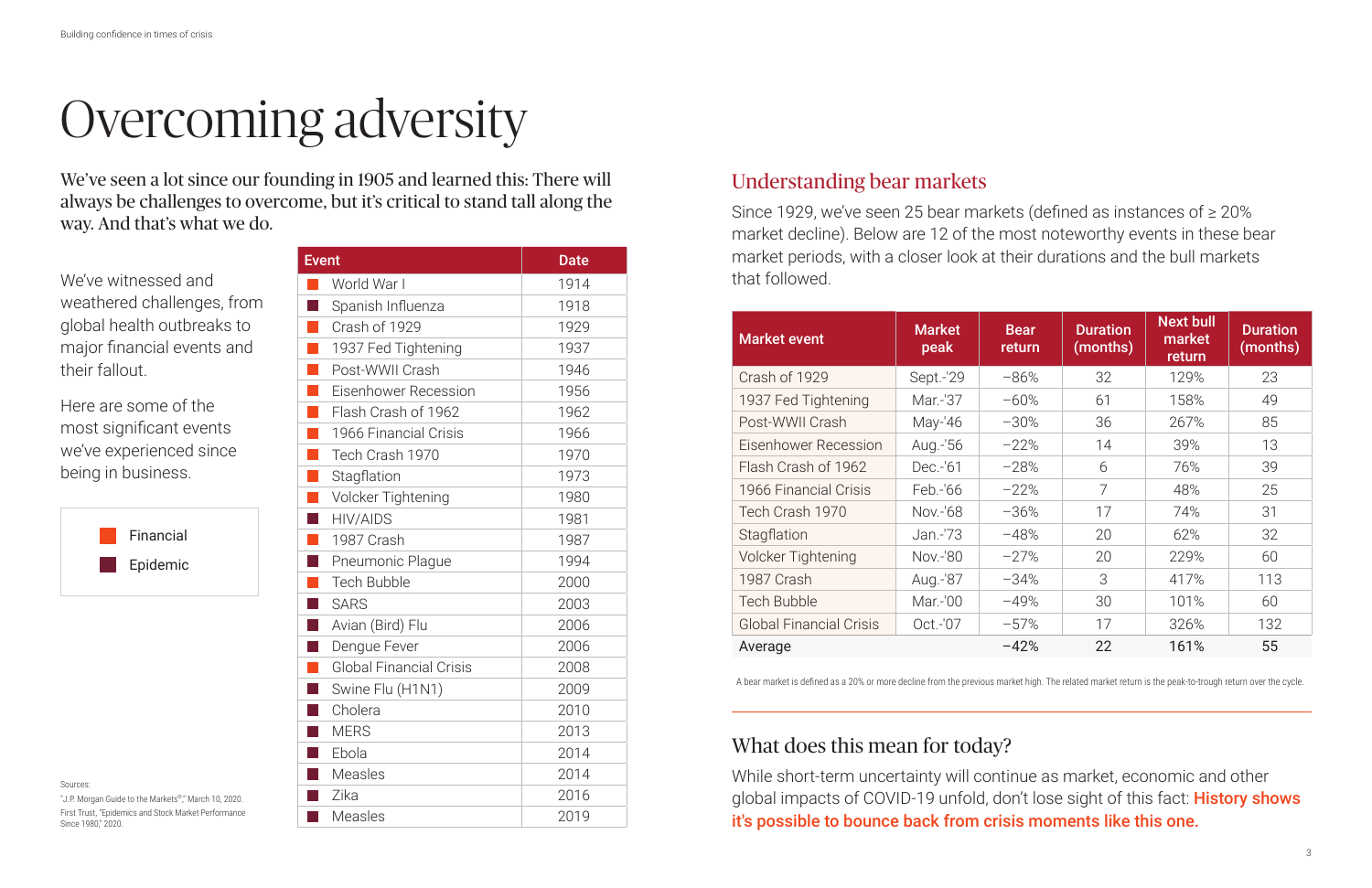### Market performance in crisis

#### 2020: Prepared to face new challenges

**The World Health Organization declared COVID-19 an international emergency in January 2020, which grew to a global pandemic by March.** 

- **Sparked an unprecedented global crisis, which** impacted the healthcare system, service and travel industries, oil markets, and ultimately, our daily lives
- **Fortunately, the U.S. entered this particular crisis** with a healthy economy and strong job market, which may help provide greater resiliency in the months to come
- **Temporary market shutdown; record-setting** daily market drops; and steep travel, tourism and hospitality losses
- **Military actions in Afghanistan and Iraq** impacted the market for the next two years

**Long-term impacts are unknown, but history reminds us that we'll respond — and recover.**

### 9/11: Changed the way we live

#### The September 11, 2001, attacks set off financial and societal ripple effects, with long-term changes to American life.

- **Sparked by converging factors** like deregulation and subprime mortgages
- **Affected the global financial** system, leading to a −57% loss from market peak
- Over 60M U.S. cases, and more worldwide
- <sup>2</sup> 274,304 hospitalizations and 12,469 deaths in the U.S.<sup>2</sup>
- **S7.65B appropriated by Congress to fight the virus**<sup>3</sup>

#### But soon, a rebound:

- Two years later, in 2003, the market surpassed pre-9/11 levels
- By the end of 2007, the market was up 34%
- Market grew 53% in the first six months of recovery and fully recovered in three years
- Reached 178% cumulative growth over five years, leading the way to the greatest bull market of all time

A closer look at some of the most significant health and financial events in recent memory shows that while the immediate declines looked — and felt – catastrophic, recovery was not far off. As Americans, and as a company, it's in our nature to come back better and stronger from every crisis.

#### 2008 marked the largest financial downturn since the Great Depression.

#### Following soon after, the Swine Flu pandemic emerged in spring 2009.



#### Despite both crises, long-term recovery followed:

### 2008 Financial Crisis and 2009 H1N1 (Swine Flu): Changed the financial industry and how we think about health crises

# A history of recovery

Market is defined as S&P 500 Price Index, 1929–2019.

Source: First Trust, "Epidemics and Stock Market Performance Since 1980," 2020. 4

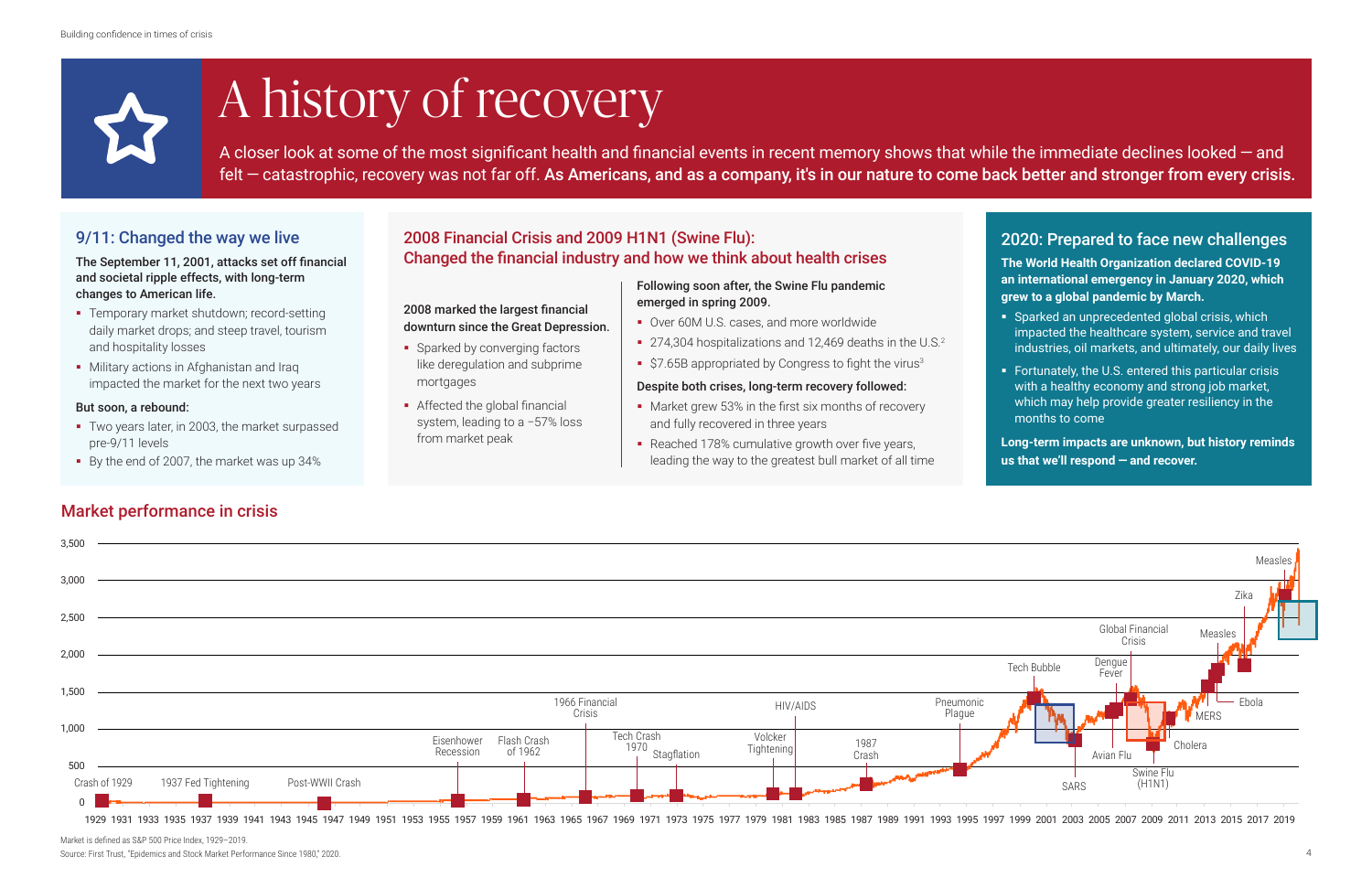## Your response matters

Challenges are a natural part of the market, but the short-term intensity and impact doesn't have to define your outlook. How you react to the current environment will play a role in your ability to reach your long-term goals. It's okay to pause and consider how today's actions will affect the future.

There are four general reactions that investors may have during periods of financial upheaval. Take a look at this example of how each approach played out. The case for optimism is clear: Those investors who stayed the course and leaned into market lows saw better results in the long run.

### Hypothetical growth of \$10,000 following the financial crisis of 2008\*

Taking advantage of the reduced values of equities to make additional investments to the existing portfolio. This investor added an additional \$10,000 in Q1 2009.



Riding out the crisis without making any changes to the investment portfolio. This investor stayed in the market.



Waiting until the market recovers before moving assets to more conservative and stable investments. This investor moved to "cash" in the beginning of Q1 2009, and reinvested in S&P 500 in Q1 2010.

Moving assets away from volatility during a market low to find more stable investment opportunities. This investor moved to "cash" in Q1 2009 and stayed put.

"It is the words that speak boldly of your intentions. And the actions which speak louder than words."





## **Opportunistic**

\$22,003 \$17,852 Apprehensive \$6,515 S Q42016 Q22015 **OAZOIS OLL2D16** Q22014 Q42014 de da<br>Dr<sup>ydde</sup> al da O<sup>A 200</sup>9 O2 2010 a<sub>ndo</sub> Oz OZ 2ndyz 22 02 02 1<sup>6</sup> 2017<br>Q2 04 2017 11 018 **PAR 018** O2 2019 Och 2019 Q22011 11.2011 \*Based on S&P 500 Price Return Index performance.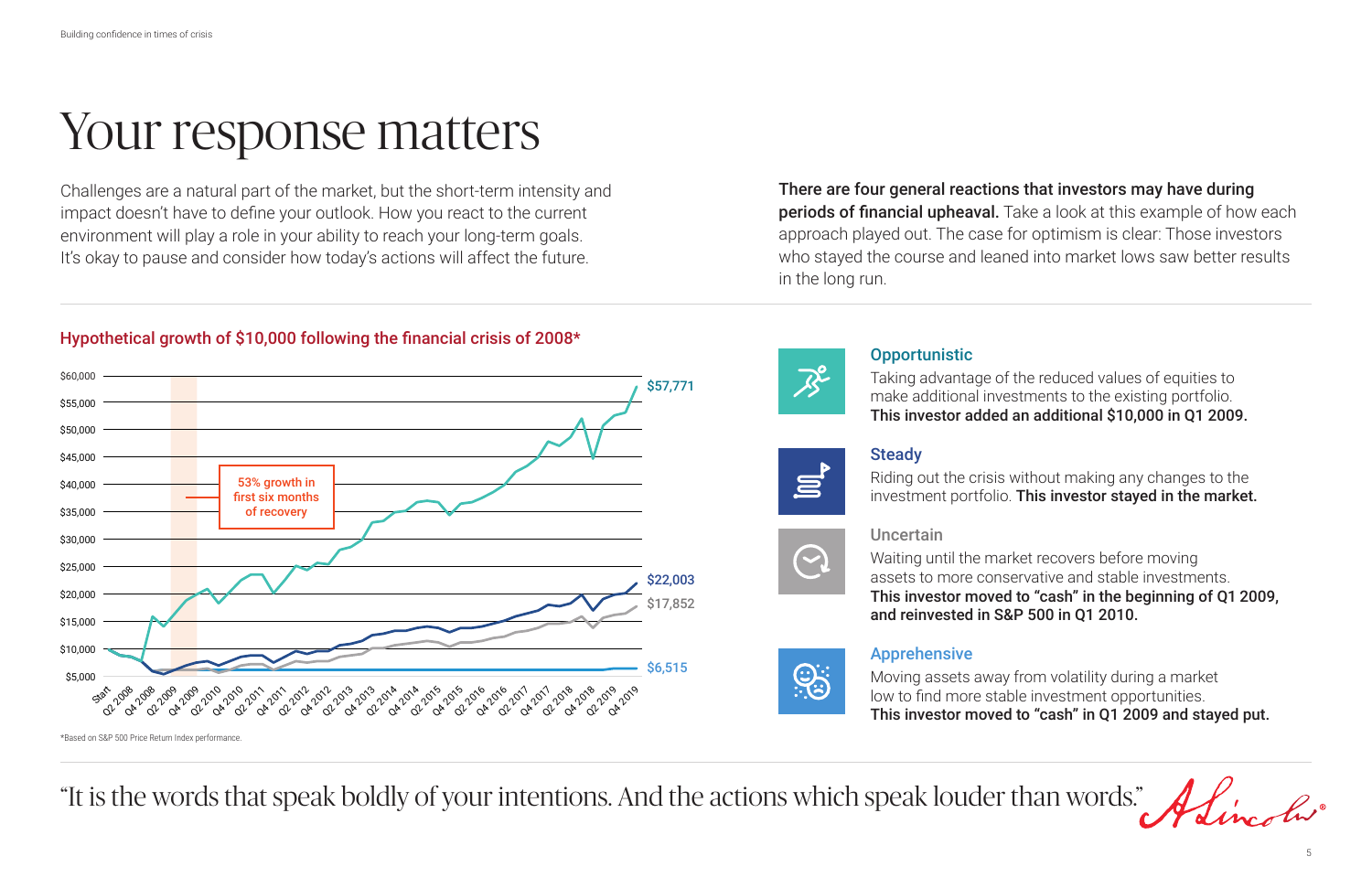## Now is the time for confidence

Regardless of how the world changes around us, the best decision you can make for your future is to remain optimistic.

Staying the course to see beyond current challenges can feel like a tremendous task in times of uncertainty, but there is one thing you can be sure of: No matter what tomorrow brings, you have the support and strength of Lincoln by your side.



We're all in this together  let's make the choice to be in it with confidence.



## "Be sure you put your feet in the right place, then stand firm."